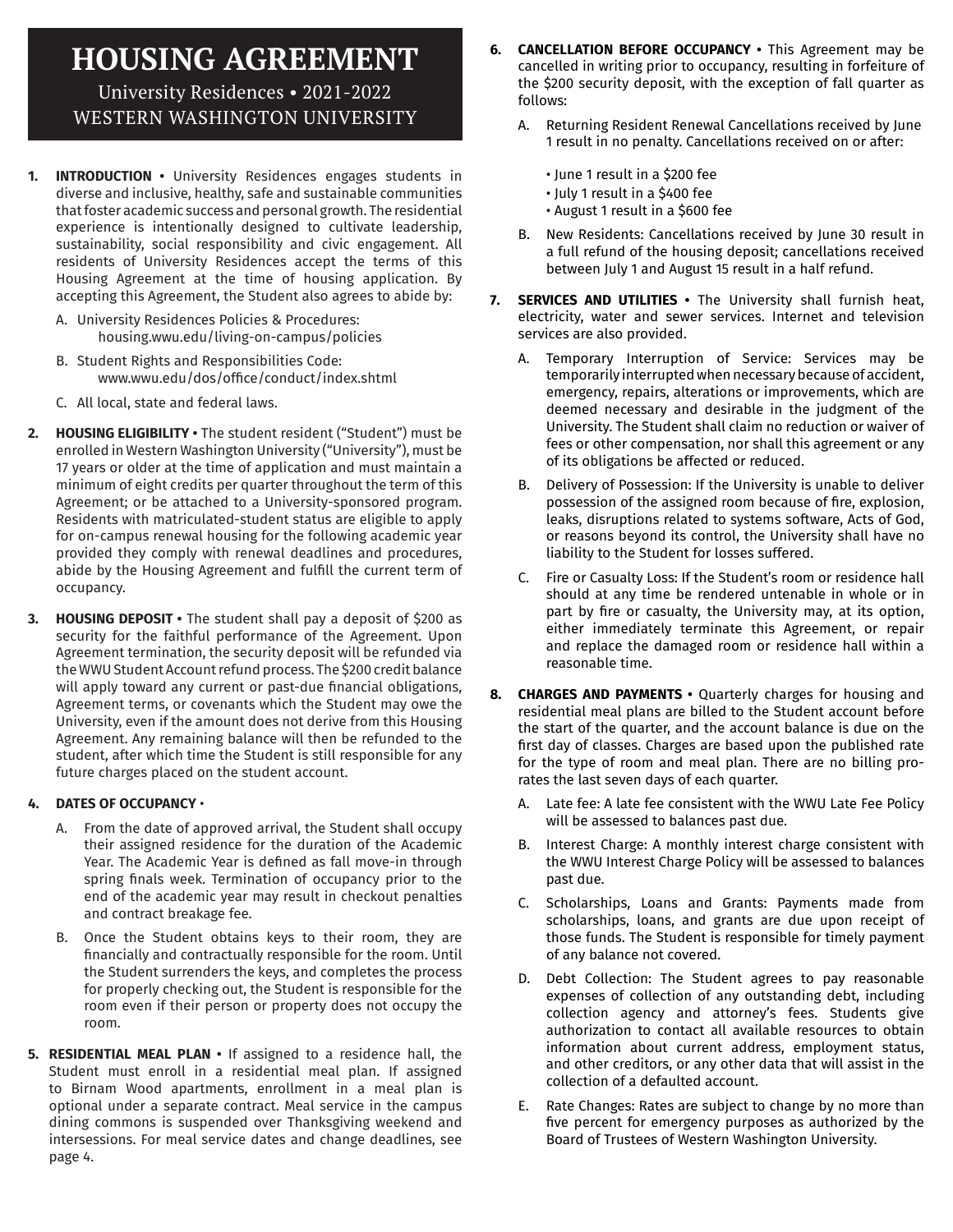#### **9. FAILURE TO PAY** •

- A. Failure to pay charges in full by the due date or to communicate the circumstances of an unpaid account may result in the inactivation of the dining account and/or eviction from on campus housing, and a course registration hold or cancelation.
- B. If the Student's payment for charges related to housing and/ or dining is deferred pending disbursement of financial aid, failure to receive such aid does not remove the Student's financial obligation to pay in full.
- C. In the event the Student's account is placed with a collection agency or attorney, the Student is liable for all collection fees, including attorney fees and expenses. Such fees may be based upon a maximum 40 percent of the debt but not greater than \$60. Any default on the Student's account may be reported to commercial credit reporting agencies and may adversely affect the Student's credit rating.
- D. By accepting this Agreement, the Student authorizes Western and its respective agents to contact the Student at their current or future cellular or telephone numbers, and these numbers may be used to contact the Student via automated dialing, pre-recorded voice or text messaging devices.
- **10. ACADEMIC INTERSESSION •** During the quarter break ("intersession"), many campus services and classes are suspended. The Student is permitted to remain in residence during intersession at no additional charge provided they are enrolled for the coming quarter and remain an on-campus resident for at least 14 days of the new quarter. See page 4 for term dates.
- **11. VACANCIES •** If a vacancy occurs in a double or triple room, the remaining Student may be consolidated into a room with another resident; or must keep the room ready for inspection, occupancy and be willing to accept a new roommate at any time during the remainder of the academic year. If the Student refuses to accept a roommate, the Student may be reassigned, may be charged the super-single or super-double rate from the date the vacancy occurred, and/or may be subject to disciplinary action. Pending space availability, the remaining Student may have the option to transfer to another room, or upgrade to a super-single or superdouble for the remainder of the academic year.
- **12. HOUSING REASSIGNMENT**  The University reserves the right to reassign the Student to a different room, residence hall or apartment, or to rescind super-single or double-triple status at any time in the event such reassignment is deemed necessary. Unless otherwise notified, the University reserves the right to reassign space if the Student does not check in by the third day of classes.
- **13. TRANSFERS OR SUBLEASES •** The Student may not transfer or sublet any room or meal plan covered by this Agreement.
- **14. ALTERATIONS AND DECORATIONS •** Alterations to buildings and individual rooms are not permitted. The Student may be required, at their expense, to remove alterations or decorations and may also be required to pay for any resulting damage.
- **15. TERMINATION OF OCCUPANCY •** Termination of occupancy occurs when the Student completes the process for properly checking out of housing. Proper checkout procedure is outlined in the University Residences Policies and Procedures. Termination shall not relieve the Student of their liabilities and obligations. The Student is financially responsible for the housing and meal plan charges up through the date of termination, including any contract breakage fee, checkout penalties, and charges incurred after termination. Reasons for termination include:
- A. Student Choice: Regardless of age or class standing, the Student is not required by the University to reside on campus; therefore, the Student may terminate their occupancy at any time for any reason.
- B. Termination of Student Status: In the event of school withdrawal or expulsion, the Student must vacate their room within 24 hours.
- C. Eviction: Following 10 days' notice of intent by the University, occupancy may be terminated by the University in the event the Student is in default of payment for more than 10 days, except where there is a written agreement to extend the period; or the Student breaches, violates, fails to perform, or is in default of this Agreement.

#### **16. END-OF-QUARTER CHECKOUT DEADLINES** •

- A. If the Student is graduating, withdrawing or moving off campus at the end of fall or winter quarters, they must properly check out by 4 p.m. on Friday of finals week; see page 4 for dates and deadlines.
- B. Agreement term ends Friday of spring quarter finals week unless the Student is registered for summer housing.
- **17. WINTER AND SPRING CHECKOUT PENALTY •** If the Student moves off campus during winter or spring break or within the first 14 days of the coming quarter, they will be charged their current housing rate for each day during the break, up to and including the day of checkout—even if they did not stay in their room for any or part of the break.
- **18. CONTRACT BREAKAGE FEE •** In the event of termination the Student shall be liable for liquidated damages:
	- A. Residence Halls: \$5.25 per day for the remainder of the term of the Agreement.
	- B. Apartments: \$2.67 per day for the remainder of the term of the Agreement.
	- C. Without Penalty: the Student may be released without penalty for withdrawal from the University, participation in study abroad/internship program, or approved appeal.
- **19. DAMAGE AND CLEANING •** The Student is expected to keep their assigned room/suite clean and advise University staff of any necessary repairs.
	- A. Damages: the Student is responsible for costs, expenses or liabilities resulting from damage to a room, suite or building by them or their guests, except for those caused through an act or omission by University staff.
	- B. Cleaning: the Student is responsible for the cost of any additional cleaning required to return the room to its preoccupancy state.
	- C. Furniture: University equipment or furniture shall not be moved from rooms or public areas of buildings. The Student is responsible for the replacement and/or repair of the property.
- **20. FINANCIAL APPEALS •** The Student may appeal decisions or actions based upon this Agreement to the Financial Appeals Board. Appeals must be submitted online within 30 days of the action under appeal. Until an appeal is granted, the charge in question is subject to all applicable fees and registration holds.
- 21. **EQUAL OPPORTUNITY** The University, in compliance with applicable laws and in furtherance of its commitment to fostering an environment that welcomes and embraces diversity, does not discriminate on the basis of race, color, creed, religion,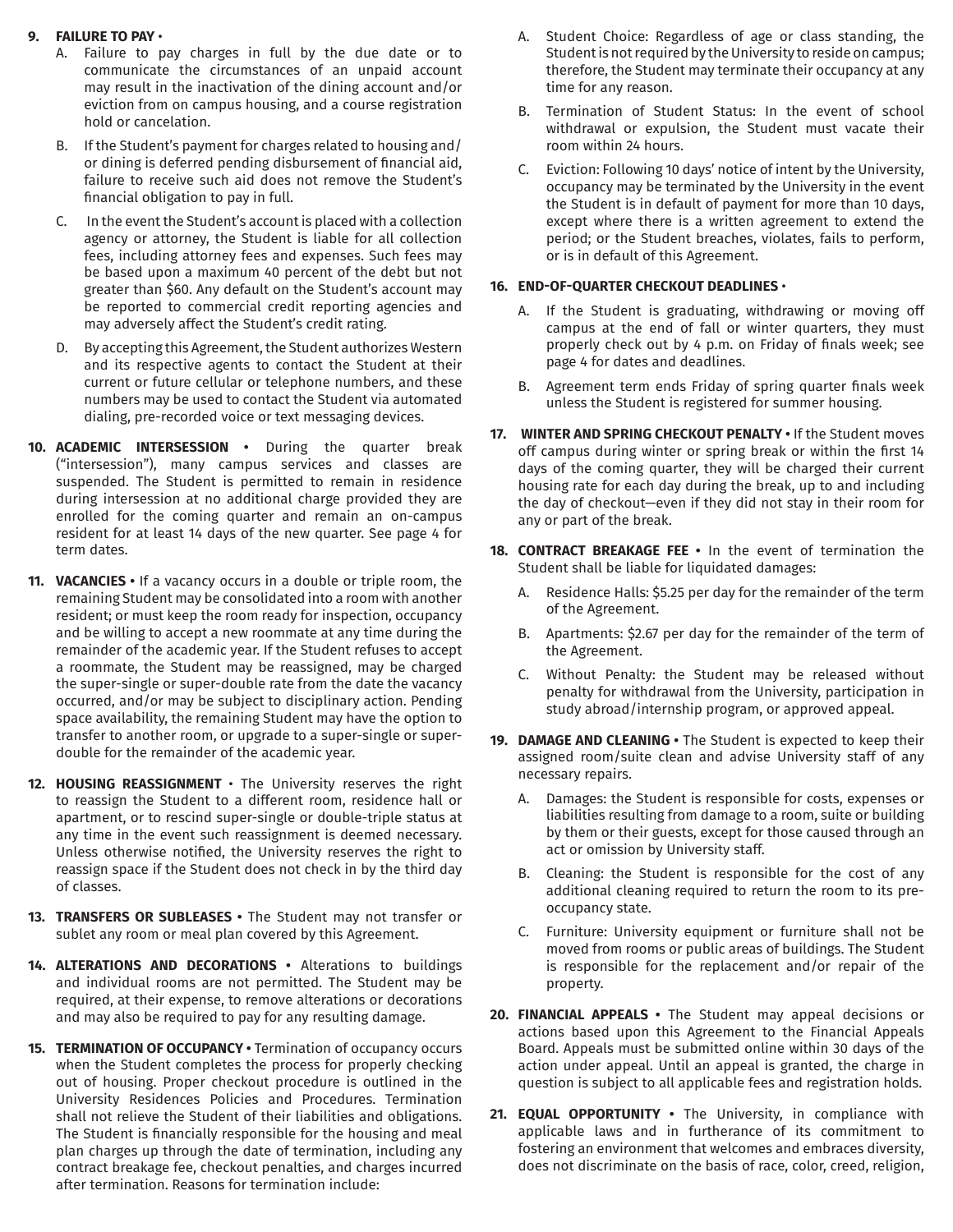national origin, sex (including pregnancy and parenting status), disability, age, veteran status, sexual orientation, gender identity or expression, marital status or genetic information in its programs or activities, including employment, admissions, and educational programs. Inquiries may be directed to the Equal Opportunity Office.

- **22. REASONABLE ACCOMMODATION •** The University is committed to providing reasonable accommodation for qualified individuals with disabilities upon request. University Residences works in partnership with Disability Access Center (DAC) to provide students access to all levels of the residential experience. Students requiring a special housing assignment due to a disability or other condition must request reasonable accommodation through DAC, provide all necessary documentation, complete a needs assessment, and meet all deadlines.
- **23. PERSONAL PROPERTY DAMAGE •** The University assumes no responsibility for loss or damage to personal property.
- **24. WAIVER OF BREACHES AND CUMULATIVE REMEDIES •** The failure of the University to exercise any right or remedy available as a result of the Student's breach of any of the terms, covenants or conditions of this Agreement shall not be deemed to be a waiver by the University of any such right or remedy. No terms or conditions of this Agreement required to be performed by the Student and no breach thereof shall be waived, altered or modified except by an express, written instrument executed by the University. The receipt of rent by the University with the knowledge of the breach of any terms, covenants or conditions of this Agreement shall not be deemed a waiver of such breach. Remedies of the University under the terms of this Agreement are cumulative and are not exclusive of any other remedies or redress which may be utilized in case of any breach or threatened breach by the Student.
- **25. PARTIAL INVALIDITY •** Any provision of this contract which shall prove to be invalid, void or illegal shall in no way affect, impair or invalidate any other provision hereof and such other provision shall remain in full force and effect.

## **Room & Board Rates**

The 2021-2022 academic year Room and Board rates for were approved by the Western Washington University Board of Trustees in June 2021.

## **Room & Board Rate Summary - Annual**

| <b>Residence Halls</b>              |                   | <b>Academic Year Pricing</b> |                     |  |  |
|-------------------------------------|-------------------|------------------------------|---------------------|--|--|
| <b>Room - Meal Plan Combination</b> | <b>Value-Tier</b> | <b>Standard-Tier</b>         | <b>Premium-Tier</b> |  |  |
| Double - Unlimited                  | \$13,587          | \$14,016                     | \$14,829            |  |  |
| Double - 125                        | \$13,079          | \$13,509                     | \$14,321            |  |  |
| Double - 100                        | \$12,582          | \$13,012                     | \$13,824            |  |  |
| Double - 80 / BT45                  | \$12,070          | \$12,499                     | \$13,312            |  |  |
| Single - unlimited                  | \$14,987          | \$15,486                     | \$16,431            |  |  |
| <b>Single - 125</b>                 | \$14,479          | \$14,979                     | \$15,924            |  |  |
| Single - 100                        | \$13,982          | \$14,482                     | \$15,427            |  |  |
| Single - 80 / BT45                  | \$13,470          | \$13,969                     | \$14,914            |  |  |
| Super Single - Unlimited            | \$15,798          | \$16,339                     | \$17,360            |  |  |
| Super Single - 125                  | \$15,291          | \$15,831                     | \$16,853            |  |  |
| Super Single - 120                  | \$14,794          | \$15,334                     | \$16,356            |  |  |
| Super Single - 80/BT45              | \$14,281          | \$14,822                     | \$15,843            |  |  |
| Triple - Unlimited                  | \$11,562          | \$11,890                     | \$12,511            |  |  |
| Triple - 125                        | \$11,054          | \$11,383                     | \$12,004            |  |  |
| Triple - 100                        | \$10,557          | \$10,886                     | \$11,507            |  |  |
| Triple - 80/BT45                    | \$10,045          | \$10,373                     | \$10,994            |  |  |

#### **Birnam Wood Apartments**

| <b>Room Type</b>                    | <b>Academic Yr</b> |
|-------------------------------------|--------------------|
| Double (two students per room)      | \$4,329            |
| Super Single (one student per room) | \$8,658            |
| Family (whole apartment)            | \$17,316           |

*\*Super-Single Rooms offered on a space availabile basis only.*

#### **Residence Hall Room Tier Descriptions:**

|                | Value-Tier: Often a hallway building configuration. Bathroom<br>has six or more users. |
|----------------|----------------------------------------------------------------------------------------|
| Standard-Tier: | Typically a suite configuration. Bathroom for 5 or<br>fewer users                      |
| Premium-Tier:  | Suited room with in-suite kitchen AND bathroom<br>with 5 or less users                 |